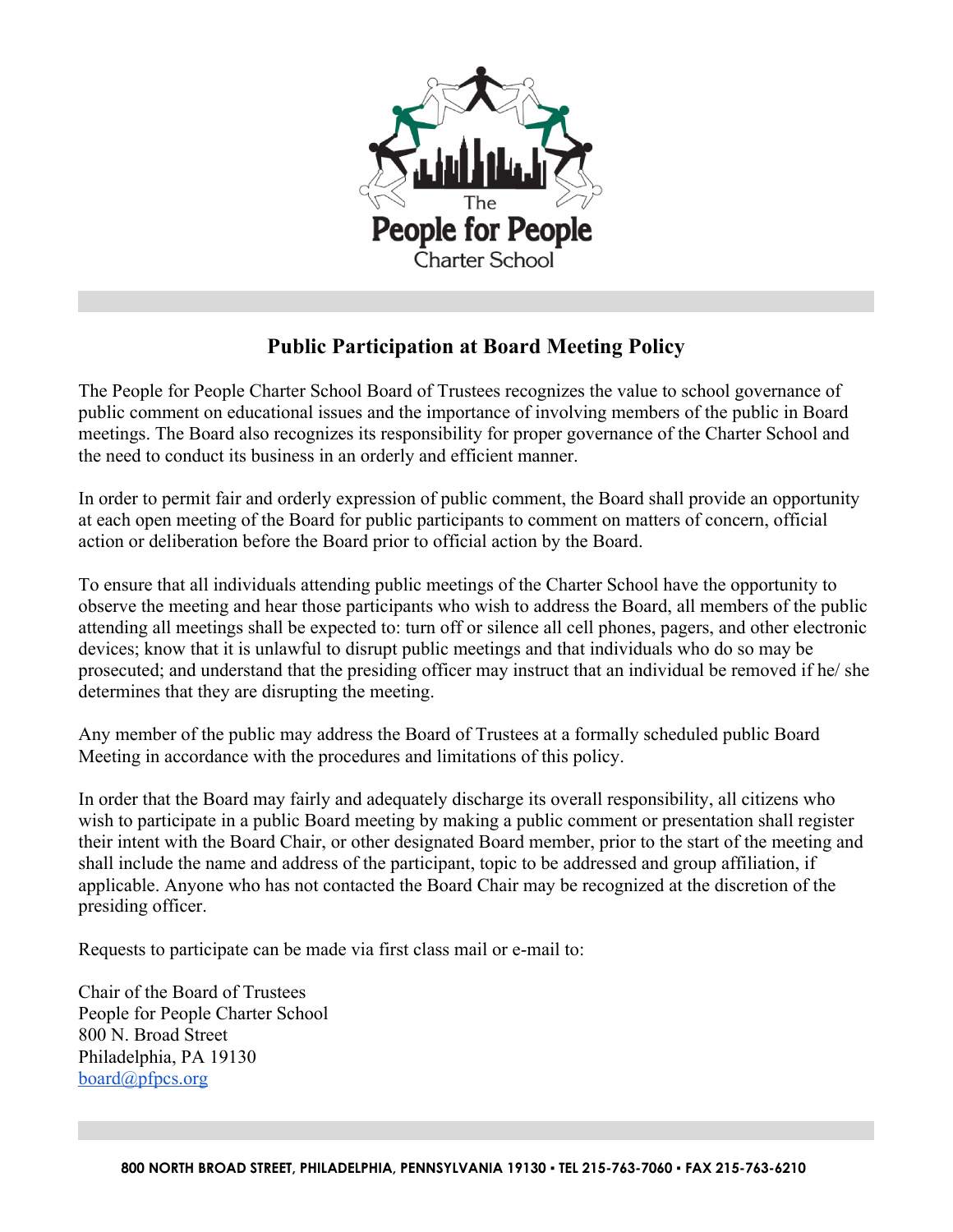

The following guidelines shall be followed for persons or groups wishing to make statements to the Board at any meeting:

- 1. Participants must first be recognized by the presiding officer and must preface their comments by an announcement of name, address and group affiliation, if applicable.
- 2. The Board reserves the right to postpone a reply until it has had time for appropriate deliberation and preparation of a response (this will usually be made at the next meeting);
- 3. If questions or problems relate to personnel issues, i.e. complaints about the conduct or performance of a particular Charter School employee, the Board may direct that such issues be discussed with the CEO/Principal or may go into executive sessions to receive presentations;
- 4. Visitors at Board meetings shall not, without prior arrangements, enter into discussion of matters being deliberated by the Board during the course of the business meeting unless recognized and given permission by the presiding officer;
- 5. The agenda of Board meetings shall include opportunity for members of the public, without prior arrangements, to address the Board on any matter prior to the Board taking official action and at the conclusion of the business meeting;
- 6. Presentations to the Board shall be limited to a duration of three (3) minutes unless prior arrangements have been made and an extension of time has been granted. The presiding officer may extend the time limits at his/her discretion;
- 7. Remarks on behalf of an organization or group may be presented through only one (1) speaker at each meeting, but additional representatives of the organization or group may submit written remarks to be included in the minutes of the meeting;
- 8. There shall be a limit of six (6) speakers on the same side of an issue, but the Board may, at its discretion, hold a special Board meeting or permit more than six (6) speakers on an issue;
- 9. Comments on agenda items and other public comments shall be directed to the presiding officer;
- 10. Members of the public shall not be permitted to participate in debate regarding issues before the Board nor to question school staff regarding Board and administrative issues and procedures during meetings of the Board unless permitted by the presiding officer;
- 11. The presiding officer shall maintain control of all meetings and may terminate a participant's statement when it has exceeded the time limits or when it is personally directed, abusive, obscene or, in the opinion of the presiding officer, not relevant; and
- 12. Persons refusing to follow the guidelines of the Board are subject to removal.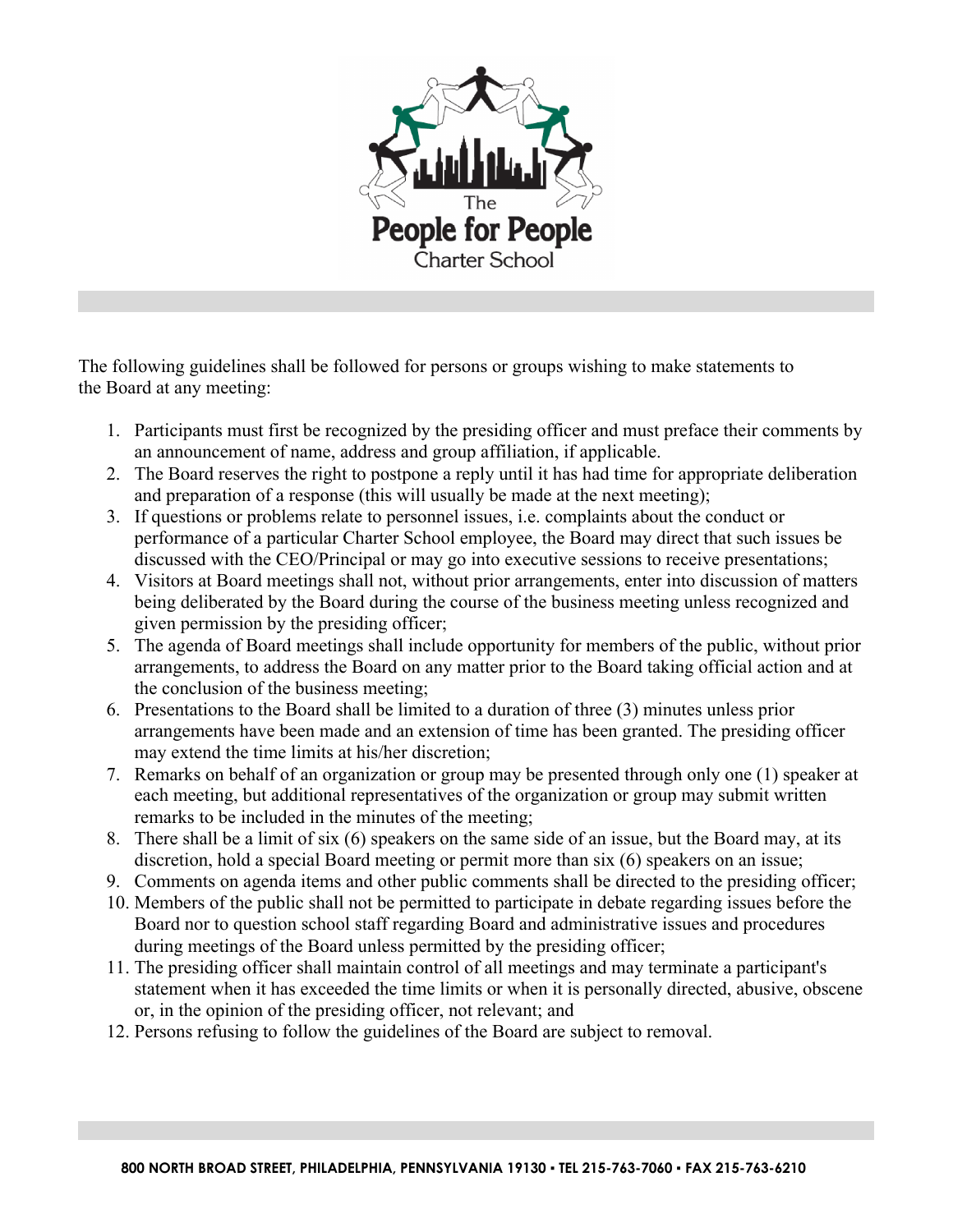

If the Board determines there is not sufficient time at a meeting for public comments, the comment period may be deferred to the next regular meeting or to a special meeting occurring before the next regular meeting.

The presiding officer at each public Board meeting shall follow Board policy for the conduct of public meetings. When his/her ruling is disputed, it may be overruled by a majority of those Board members present and voting.

The presiding officer may:

- 1. Interrupt or terminate a participant's statement when the statement is too lengthy, personally directed, abusive, obscene, or irrelevant;
- 2. Request any individual to leave the meeting when that person does not observe reasonable decorum; and
- 3. Request the assistance of law enforcement officers to remove a disorderly person when his/her conduct interferes with the orderly progress of the meeting.

Any person attending a meeting of the Board shall have the right to use electronic recording devices under the following rules:

- 1. No auxiliary lighting will be permitted.
- 2. Under no circumstances will recording devices or problems associated with them be permitted to interrupt or delay sessions of the Board.
- 3. Audio and video recording devices can be used from an individual's seat or from a location designated by the presiding Board officer.
- 4. An individual's right to record will be forfeited if there is an interference with the ability of others to observe the proceedings and all reasonable efforts have been made to attempt to correct the problem.
- 5. All taping shall begin when the meeting is called to order and termination of taping shall be at the time of adjournment.
- 6. Videotaping shall only be the proceedings and content of the meeting, and not attendees or otherwise.
- 7. No large placards or large banners will be permitted within the meeting room.

## **TO THE EXTENT THAT ANYTHING IN THIS POLICY COULD BE CONSTRUED TO CONFLICT WITH THE SCHOOL'S CHARTER OR APPLICABLE STATE AND/OR FEDERAL**